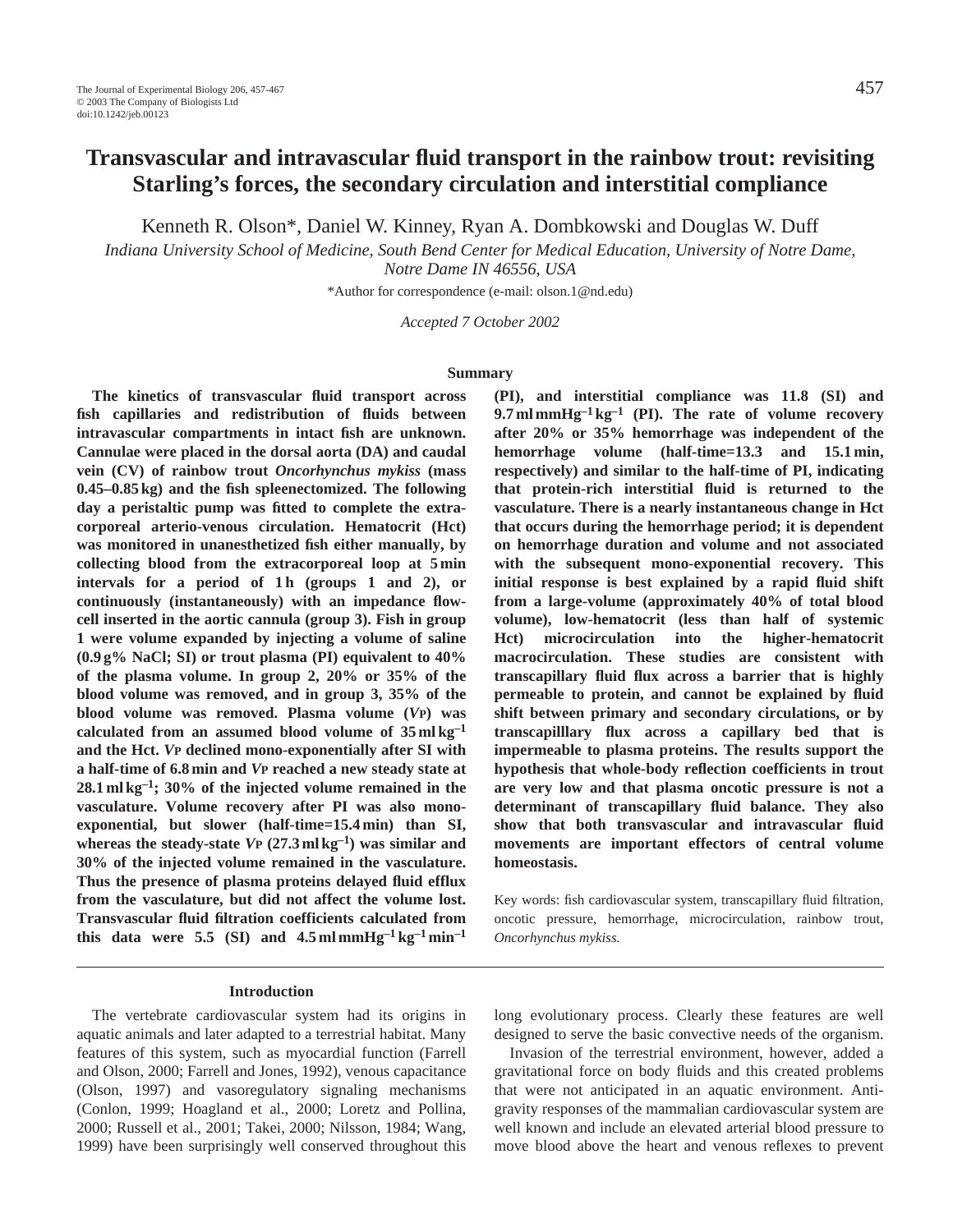#### 458 K. R. Olson and others

blood from pooling below it (Rowell, 1993). Satchell (1991) realized this and he suggested that, because fish are neutrally buoyant relative to their environment, they needed neither high blood pressure nor active control of venous tone. With the exception of tunas, blood pressure in fish is indeed low (Olson, 1997); however, it is also evident that active regulation of venous capacitance is necessary to regulate cardiac output and to respond to alterations in blood volume and the effects of acceleration (Olson, 1997).

Attendant with an elevated arterial blood pressure and increased intravascular pressure in dependent vessels is the need to minimize fluid extravasation across the capillaries. To achieve this, mammalian capillaries act as a barrier to plasma protein and maintain a sufficient protein concentration gradient between plasma and interstitial fluid to offset the hydraulic tendency for transvascular fluid filtration. Collectively these are the well-known Starling's forces. In addition, lymph vessels return the small amount of extravasated protein back to the circulation along with excess filtered fluid (Renkin and Tucker, 1995; Aukland and Reed, 1993).

Considerable controversy surrounds our understanding of transvascular fluid balance in fish. In a review of the literature, Olson (1992) suggested that the full compliment of Starling's forces may not be applicable in fish because fish capillaries appear to be relatively permeable to protein. This conclusion was based on observations that protein concentration in peritoneal and subcutaneous fluid was similar to that in plasma (Turner, 1937; Hargens et al., 1974) and that blood volumes measured with protein indicators consistently exceeded those determined from tagged red blood cells. More recently, Bushnell et al. (1998) measured the time course of appearance of 125I-albumin in trout tissues following intra-arterial injection and observed a rapid and sustained accumulation of radiolabel in many tissues, including gut and skeletal muscle, which they attributed to protein extravasation.

The extent of the so-called secondary circulation and an apparent lack of a true lymphatic system in fish is a second point of contention. There is adequate anatomical evidence for a secondary vascular system (Vogel, 1985; Steffensen and Lomholt, 1992; Olson, 1996), but estimates of the volume of the secondary circulation have been based on kinetic measurements of 125I-albumin disappearance from the primary circulation (dorsal aorta), and the conclusion that the volume of the secondary circulation in rainbow trout is 1.5 times that of the primary circulation (Steffensen and Lomholt, 1992) has been questioned (Bushnell et al., 1998). Two assumptions were made in the study by Steffensen and Lomholt (1992): (1) that fish capillaries are relatively impermeable to protein, and (2) the kinetic components can accurately separate mixing within and between the different vascular compartments. To date there is little evidence to support or refute either of these assumptions. Obviously, if fish capillaries were permeable to protein and the kinetics of protein extravasation were near those attributed to mixing into the secondary circulation, the estimates of Steffensen and Lomholt (1992) would be erroneous.

In the present study we used a different approach to estimate fluid compartments and protein permeability in fish. Hematocrit was monitored in spleenectomized rainbow trout at 5 min intervals following volume loading with either saline or trout plasma, or after hemorrhage. In another group of spleenectomized fish, hematocrits were measured continuously during and after hemorrhage. These methods (1) eliminated the kinetic mixing-in of exogenous indicators, (2) provided an estimate of both the volume and rate of fluid movement within the vasculature and between intravascular and extravascular compartments, and (3) allowed us to assess the contribution of plasma protein to Starling's forces. In addition, we obtained the first estimates of interstitial compliance in any fish and found evidence for a red-blood-cell-poor vascular compartment that could be rapidly mobilized in response to hypovolemia.

### **Materials and methods**

Rainbow trout *Oncorhynchus mykiss* Walbaum mixed Kamloops strain (mass 0.45–0.85 kg) of either sex were purchased from a local hatchery and kept in circulating 2000 liter tanks at 14°C and under appropriate, seasonal light:dark cycles. Fish were fed a maintenance diet of commercial trout pellets (Purina) for up to 48 h prior to experimentation.

Methods for cannulation of the dorsal aorta (DA) and caudal vein (CV) have been described in detail (Olson et al., 1997; Perry et al., 1999). Trout were anesthetized in benzocaine (ethyl-*p*-aminobenzoate; 1:12 000 w:v) prior to surgery. The DA was cannulated percutaneously through the roof of the buccal cavity with heat-tapered polyethylene tubing (PE 60); the gills were not irrigated during this brief  $\left($  < 1 min) procedure. The gills were then continuously irrigated with 10°C aerated water containing 1:24 000 w:v benzocaine, during CV cannulation and spleenectomy. The CV was cannulated with beveled PE 50 tubing *via* a lateral incision at the level of the caudal peduncle to expose the hemal arch. The wound was closed with interrupted silk sutures and the cannula was affixed to the caudal peduncle with an additional suture. Both DA and CV cannulae were filled with heparinized [100 USP (United States Pharmacopeia)  $ml^{-1}$ ] saline (0.9% NaCl). The spleen was exteriorized *via* a 1 cm incision slightly right-lateral to the ventral midline and anterior to the pelvic fin. The splenic arteries were ligated with heavy silk, the spleen was removed, and the wound closed with interrupted silk sutures. The fish was then revived and placed in a black plastic tube in a 100 liter tank with free-flowing, aerated tapwater.

The following day the cannulae were connected to a peristaltic pump and blood was pumped from the DA to the CV at a rate of  $5 \text{ m}$ l min<sup>-1</sup>. Duplicate blood samples were withdrawn into 25 µl microhematocrit tubes, centrifuged and read on a hematocrit reader. Samples were collected 5 min prior to and at 5 min intervals for 1 h after volume expansion or depletion. In one group of fish, blood volume was expanded by infusion of a volume of saline equivalent to 40% of the estimated plasma volume (*V*PE). The second group of trout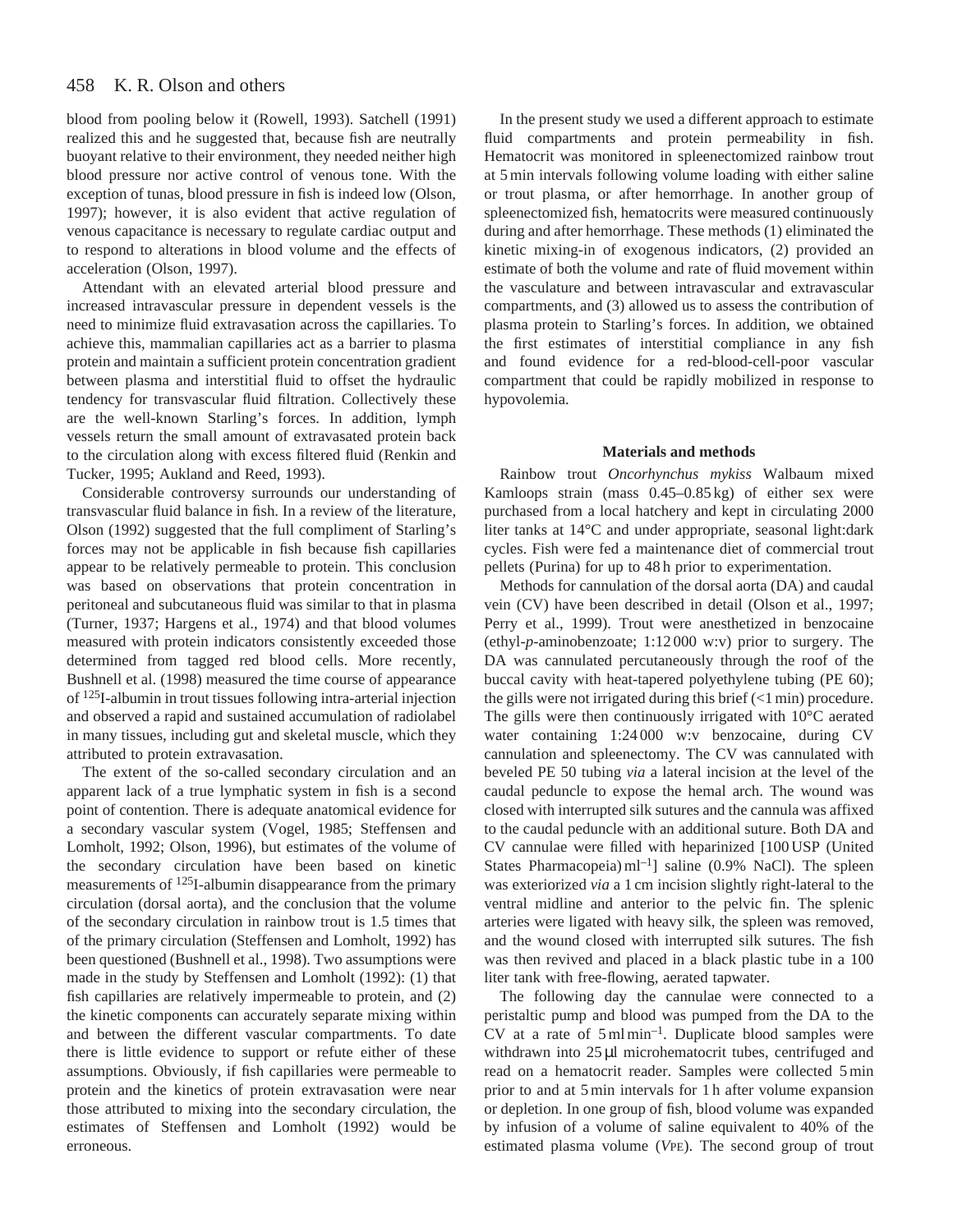were injected with an equivalent volume of trout plasma previously obtained (within 1 h prior to infusion) from donor fish. *V*PE was estimated from an assumed blood volume (*V*B) of  $35 \text{ ml kg}^{-1}$  (Duff et al., 1987) and the hematocrit of the experimental fish prior to volume expansion ( $Hct<sub>0</sub>$ );

$$
VPE = VB(1-0.01Hct_0).
$$
 (1)

This volume was injected into the CV over a period of 1 min with a hand-held syringe. The third and fourth group of trout, 20% or 35% of their estimated blood volume was bled over 1 min by withdrawing blood from the CV.

Hematocrit in the fifth group of trout was continuously monitored during hemorrhage using the impedance flow-cell method developed by Tanaka et al. (1976) and modified by S. S. Hillman (personal communication). The flow cell was placed on the aspiration (DA) side of the peristaltic pump and impedance was recorded at 100 ms intervals using Labtech notebook software. 1 s block averages were archived on a computer for 10 min before and 1 h after hemorrhage of 35% of the estimated blood volume. Hemorrhage was achieved by diverting blood on the discharge side of the pump away from the fish and this usually took approx. 4 min. It was not possible to draw blood directly from the DA because this interrupted flow through the flow-cell and affected the impedance. Hematocrits were also measured manually by collecting samples from the pump discharge at 10–15 min intervals throughout the experiment, and these were used to calibrate the impedance cell. The dead space of the flow-cell and arterial cannula was 0.5 ml; the dead space of the entire extra-corporeal loop was 1.2 ml.

A sixth group of fish served as controls to ensure that the extra-corporeal pump did not affect blood volume or red cell integrity. These fish were instrumented as above and hematocrits were measured at 5 min intervals for 1 h. Hematocrit remained constant for the 60 min sampling period (Fig. 1).

## *Calculations*

A curve-fitting program (Jandel) was applied, assuming a mono-exponential recovery, to determine the rate constants of the averaged data for all experiments in which hematocrit was manually determined. The equation used for volume recovery following infusion was:

$$
V_{\text{Pt}} = V_{\text{Peq}} + V_{\text{inf}} \cdot e^{-kt}, \qquad (2)
$$

where  $V_{\text{Pt}}$  is plasma volume at time *t*,  $V_{\text{Peq}}$  is plasma volume at equilibrium,  $V_{\text{inf}}$  is volume infused, and  $k$  is the rate constant. The equation for volume recovery following hemorrhage was:

$$
V_{\text{Bt}} = V_{\text{Bh}} + V_{\text{res}} \cdot (1 - e^{-kt}), \qquad (3)
$$

where  $V_{Bt}$  is blood volume at time *t*,  $V_{Bh}$  is blood volume immediately after hemorrhage, *V*res is fluid volume restored to the circulation.

It was not possible to apply the curve-fit analysis to data from individual fish because we could only read hematocrits down to



Fig. 1. Effect of 1 h extra-corporeal circulation on the hematocrit of 6 spleenectomized trout. Values are means + S.E.M.

0.5%, and this frequently created enough variation to preclude a good fit of the curve. All curve-fitting was done on averaged volumes, except for the instantaneous hematocrit measurements (see below). If the curves for volume expansion (Equation 2) were forced through the actual volume expansion at *t*=0, the  $r^2$  <0.8; however, when the curves were derived at  $t=5-60$  min,  $r^2=0.99$ . Similarly, hemorrhage curves (Equation 3) inadequately described the data points when they were forced through  $t=5$  min. Failure to fit the curves around  $t=0$ –5 min has physiological significance and this is described in detail in the Discussion. Other values are presented as mean ± S.E.M.

The instantaneous hematocrit response to hemorrhage clearly showed that two processes were involved. The first response appeared to occur only while blood was being withdrawn and ended within  $15-30$  s after the end of the hemorrhage period. This rapid response was not amenable to curve-fitting. The second response became evident after the first had ended and followed a mono-exponential relationship. In order to avoid artifact from the transition between these two events, the starting point for curve-fit analysis of the second response was 1 min after hemorrhage was completed. The resultant curve was extrapolated back to the onset of hemorrhage to predict the volume contribution of each process (see Fig. 4).

### *Statistics*

Comparisons were made with Student's *t*-test; significance was assumed at *P*≤0.05. Values were expressed as mean ± standard error of the mean  $(S.E.M.)$ , or mean  $+$  S.E.M. in Figs 1–3.

## **Results**

Fig. 1 shows the average hematocrit for six control fish during 1h of extra-corporeal circulation. There was no apparent effect of this procedure on hematocrit, nor was there any noticeable hemolysis.

## *Volume expansion*

The kinetics of volume restoration after saline or trout plasma infusion are shown in Fig. 2, and in Table 1. 60 min after infusion of 12 trout with  $10.0 \pm 1.0$  ml kg<sup>-1</sup> saline (40% of the estimated plasma volume),  $7.3 \pm 0.8 \text{ ml kg}^{-1}$  of fluid had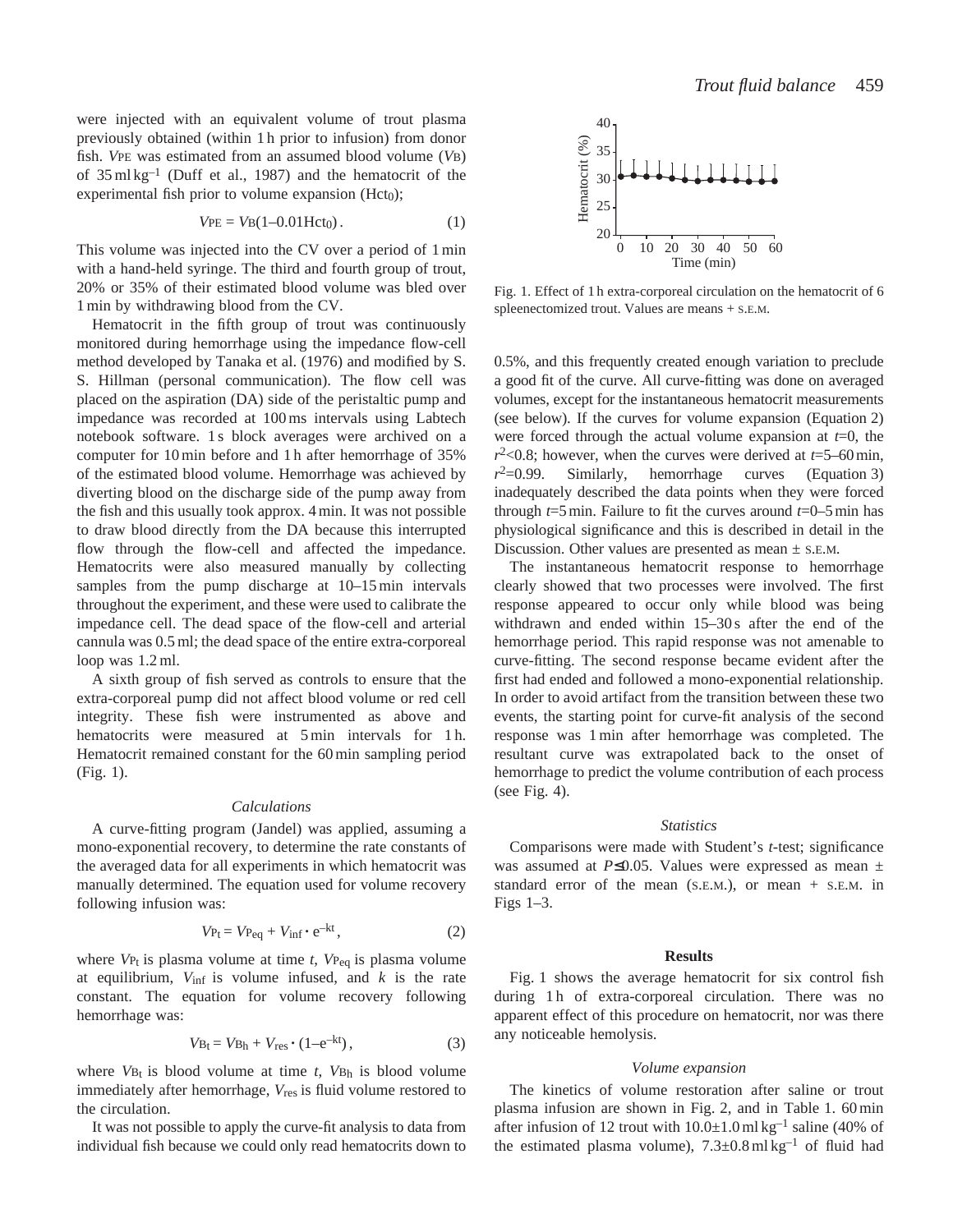

Fig. 2. Restoration of plasma volume in intact trout after 40% volume expansion with saline (A) or trout plasma (B). The solid line is a mono-exponential decay fit to data points 5–60 min after volume expansion. Pre-expansion, calculated plasma volume prior to saline or plasma infusion; actual (*t*=0), pre-expansion plasma volume plus volume of saline or plasma infused. Values are means + S.E.M.; *N*=12 for both experiments.

been transferred out of the vasculature and 28.1±3.6% of the injected volume remained in the circulation. In the same period after  $9.6\pm0.5$  ml kg<sup>-1</sup> of trout plasma infusion (also 40% of the estimated plasma volume) into 15 trout,  $5.9\pm0.6$  ml kg<sup>-1</sup> of fluid had been transferred out of the vasculature while 37.9±6.0% of the injected volume remained in the circulation. The actual volume expansion (sum of pre-expansion plasma volume and infusion volume) at *t*=0 after the onset of infusion was consistently less than the plasma volume predicted by Equation 2 at the same time period for both saline infusion (35.3±1.1 ml kg–1 *versus* 39.2 ml kg–1, respectively), and after plasma infusion  $(33.9 \pm 1.0 \,\text{ml}\,\text{kg}^{-1}$  *versus*  $36.5 \,\text{ml}\,\text{kg}^{-1}$ , respectively).

The rate constant for volume recovery following saline infusion was twice that for plasma infusion and the half-time for recovery from saline infusion was half that of plasma infusion (Table 1). However, in spite of the slower rate of plasma efflux from the vasculature, the predicted equilibrium plasma volumes (the plasma volume after fluid efflux from the vasculature had stabilized; estimated from Equation 2) for saline and plasma infusion were essentially the same (Table 1). Thus volume restoration was slower after trout plasma



Fig. 3. Restoration of plasma volume in intact trout after 20% (A) or 35% (B) hemorrhage. Pre-hemorrhage, assumed plasma volume prior to hemorrhage; Actual hemorrhage (*t*=0), calculated plasma volume immediately after 20% or 35% hemorrhage. Other solid circles joined by a grey line are plasma volume calculated from the change in hematocrit. The solid line is the mono-exponential curve fit to data points (excluding  $t=5$  min). Values are means + s.e.m.;  $N=9$ (A), *N=*6 (B).

infusion, but the presence of trout plasma proteins did not quantitatively affect the actual volume restored.

### *Hemorrhage*

The kinetics of volume restoration after 20% or 35% hemorrhage are shown in Fig. 3 and in Table 2. Within 5 min after either 20% or 35% hemorrhage, the plasma volume estimated from the change in hematocrit appeared to be essentially back to normal (Fig. 3). By 60 min after 20% and 35% hemorrhage, the estimated blood volumes were  $41.2 \pm 1.7$ and  $40.9\pm1.8$  ml kg<sup>-1</sup>, respectively, or  $117.7\pm5.0$  and 116.8±5.2% of the initial blood volume. The estimated blood volume (based on hematocrit) greatly exceeded the predicted blood volume (from Equation 3) at 5 min after hemorrhage; following 20% hemorrhage the estimated blood volume was  $34.5\pm1$  ml kg<sup>-1</sup>, and blood volume predicted from Equation 3 was 31.4 ml kg<sup>-1</sup>; after 35% hemorrhage the estimated blood volume was  $31.2 \pm 1.0$  and the predicted blood volume was  $27.1$  ml kg<sup>-1</sup>. Despite the fact that considerably more blood was removed by 35% hemorrhage compared to 20% hemorrhage (12.3 *versus* 7 ml kg–1, respectively), the predicted blood volumes after recovery from 20% or 35% hemorrhage were

Table 1. *Kinetics of restoration of plasma volume following 40% plasma volume expansion with saline or trout plasma*

|                 |                | Plasma volume $(m1 \text{ kg}^{-1})$ |                       |                          | Half-time |       |      |  |
|-----------------|----------------|--------------------------------------|-----------------------|--------------------------|-----------|-------|------|--|
| Infusion        | Initial Hct    | Initial                              | Expanded <sup>a</sup> | Equilibrium <sup>b</sup> |           | (min) | v    |  |
| Saline $(N=12)$ | $27.9 + 2.3$   | $25.1 \pm 2.2$                       | $35.3 + 1.1$          | 28.1                     | 0.102     | 6.8   | 0.99 |  |
| Plasma $(N=15)$ | $30.7 \pm 2.1$ | $24.4 + 1.4$                         | $33.9 + 1.0$          | 27.3                     | 0.045     | 15.4  | 0.99 |  |

aSum of initial plasma volume and volume of saline or plasma infused.

bPredicted plasma volume after fluid efflux from the capillary has ceased (calculated from the exponential decay curve; Equation 2).

 $k$ , rate constant;  $r^2$ , from mono-exponential curve-fit.

Values are means  $\pm$  s.E.M.,  $N =$  number of fish.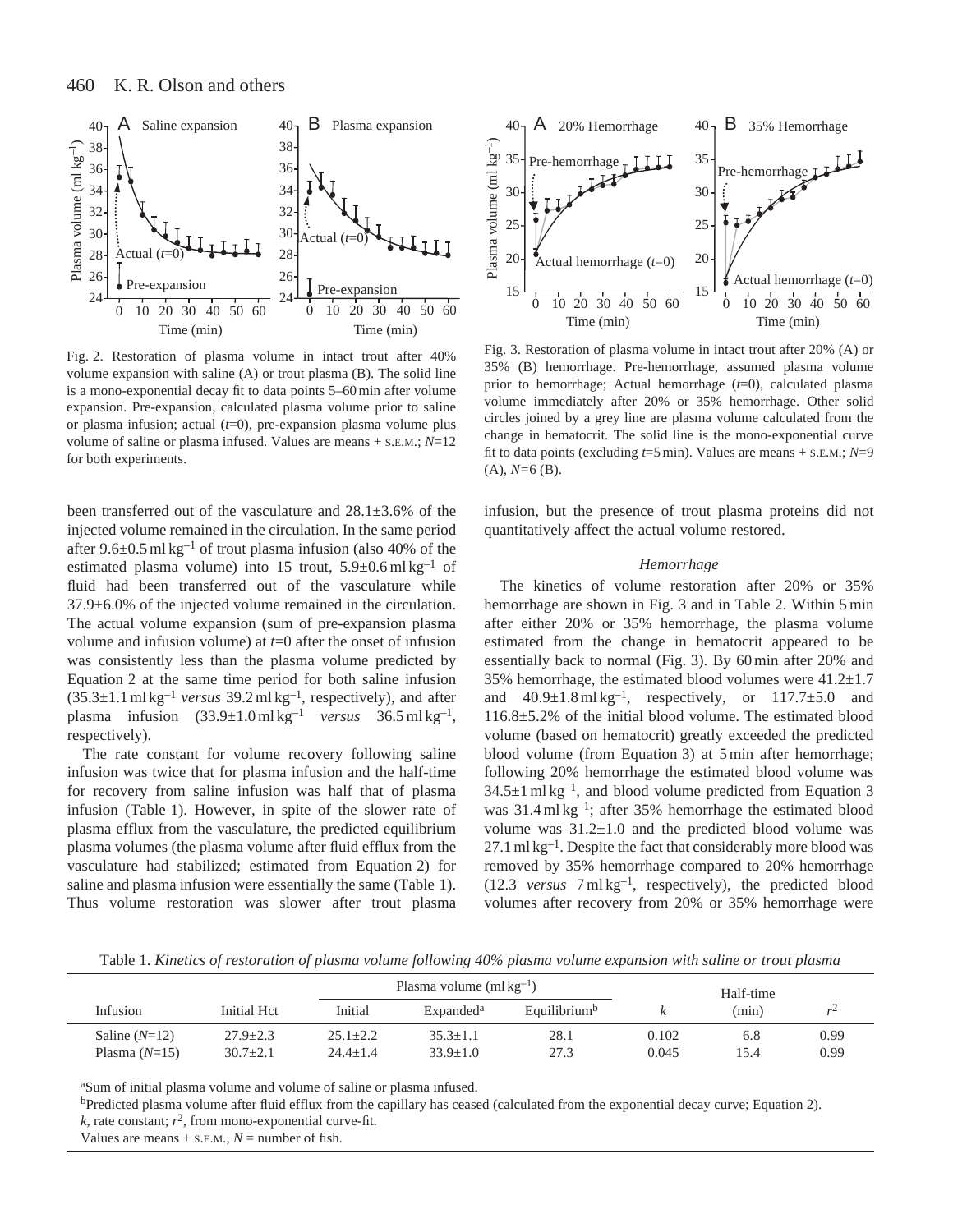| Table 2. Kinetics of restoration of blood volume following 20% or 35% reduction of blood volume |  |
|-------------------------------------------------------------------------------------------------|--|
|-------------------------------------------------------------------------------------------------|--|

|                        |                                  |                                 | Blood volume $(m1kg^{-1})$       | Half-time                |                |              |                |
|------------------------|----------------------------------|---------------------------------|----------------------------------|--------------------------|----------------|--------------|----------------|
| Hemorrhage (%)         | Initial Hct                      | Recovered at 5 min <sup>a</sup> | Recovered at 60 min <sup>a</sup> | Equilibrium <sup>b</sup> |                | (min)        | r <sup>2</sup> |
| $20(N=9)$<br>$35(N=6)$ | $26.1 \pm 2.8$<br>$27.2 \pm 3.1$ | $6.8 \pm 1.5$<br>$8.5 \pm 0.6$  | $13.4 + 2.0$<br>$18.2 \pm 1.5$   | 41.7<br>41.3             | 0.052<br>0.046 | 13.3<br>15.1 | 0.98<br>0.97   |
|                        |                                  |                                 |                                  |                          |                |              |                |

20% hemorrhage=7 ml kg<sup>-1</sup> removed, 35% hemorrhage=12.3 ml kg<sup>-1</sup> removed. <sup>a</sup>Estimated fluid volume returned to vasculature based on change in hematocrit.

bPredicted final blood volume after fluid influx into vasculature has ceased (calculated from the exponential recovery curve; Equation 3).

 $k$ , rate constant;  $r^2$ , from mono-exponential curve-fit.

Values are means  $\pm$  s.E.M.,  $N =$  number of fish.

essentially identical, as were the rate constants for recovery and the half-times (Table 2).

### *Instantaneous hematocrit*

When hematocrit was measured continuously, it was evident that removal of 35% of the blood volume produced a twophase change in hematocrit (Fig. 4; Table 3). Within seconds after the onset of hemorrhage, hematocrit began to fall rapidly and it continued its rapid descent until shortly after the blood was withdrawn. Thereafter, there was an abrupt transition to the second, slower phase. The time course of the rapid phase appeared to be directly coupled to the duration of hemorrhage and the faster blood was withdrawn, the faster hematocrit fell. The slow phase followed a mono-exponential time course with a rate constant (0.052; Table 3) similar to those determined for plasma volume loading (0.045; Table 1) and 20% and 35% hemorrhage (0.052 and 0.046, respectively; Table 2). The rapid response accounted for approximately 25% of the total volume response and the predicted blood volume at equilibrium (40.7 ml kg<sup>-1</sup>) was 16% greater than the estimated blood volume prior to hemorrhage  $(35 \text{ ml kg}^{-1})$ .

### **Discussion**

Our experiments show that there is a rapid efflux of fluid from the circulation after trout are volume expanded with either saline or trout plasma. While the rate of efflux is decreased by the presence of plasma proteins, the volume of fluid that leaves the vasculature after expansion of the plasma volume by 40% (approximately 70% of the injected volume)



Fig. 4. Instantaneous hematocrit measured in an unanesthetized trout before, during (4.1 min period between broken vertical lines) and following hemorrhage of 35% of estimated blood volume. There is a rapid fall in hematocrit concomitant with hemorrhage and a slow decline thereafter. The slow phase can be described by a monoexponential decay (solid line) and extrapolated back to the onset of hemorrhage in order to determine the contribution of both rapid and slow processes to the observed hematocrit. In this example, hematocrit is predicted to change from 32 to 25.6 during the fast phase and from 25.6 to 16 during the slow phase, the latter with a half-time of 22 min.

is not quantitatively affected. Hemorrhage of 20% or 35% of the blood volume mobilizes fluid into the circulation with a rate constant that is independent of the volume of blood lost

Table 3. *Kinetics of restoration of blood volume following 35% reduction of blood volume*

|              |                                          |                                        | Blood volume $(m1kg^{-1})$            |              |                 |                    |
|--------------|------------------------------------------|----------------------------------------|---------------------------------------|--------------|-----------------|--------------------|
| Initial Hct  | Hct after<br>rapid recovery <sup>a</sup> | Rapid<br>volume recovered <sup>b</sup> | Slow<br>volume recovered <sup>c</sup> | Equilibrium  |                 | Half-time<br>(min) |
| $28.1 + 2.9$ | $23.8 + 2.9$                             | $4.7 + 1.0$                            | $12.6 + 1.7$                          | $40.7 + 1.3$ | $0.052 + 0.007$ | $14.5 + 1.9$       |

aExtrapolated to onset of hemorrhage.

bEstimated fluid volume returned to vasculature in initial rapid phase during hemorrhage assuming that hematocrit of this fluid is 0. cPredicted fluid volume returned to circulation during the slow phase following hemorrhage.

*k*, rate constant for slow phase.

Values are means  $\pm$  s.e.m.,  $N =$  number of fish.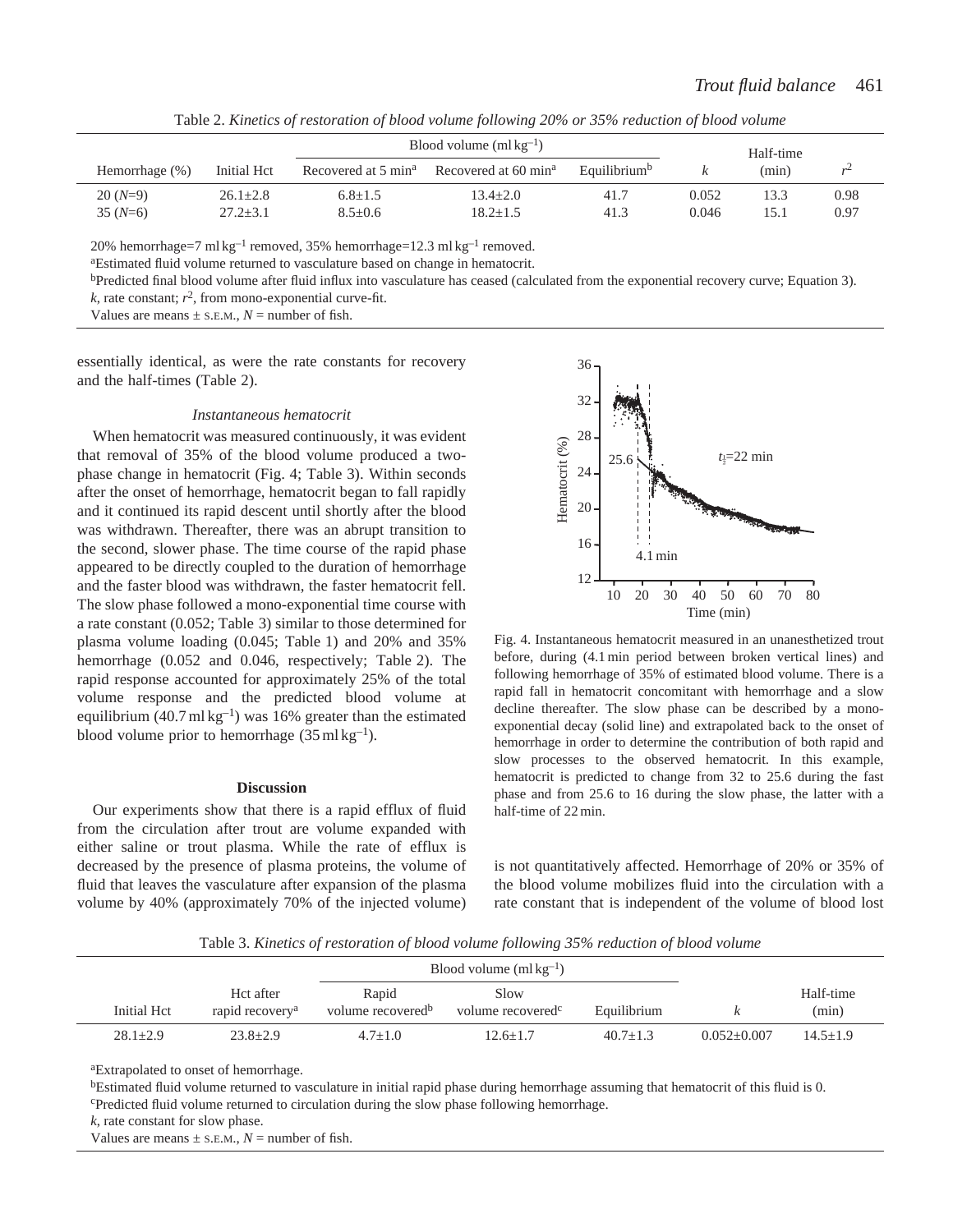#### 462 K. R. Olson and others

and essentially identical to the rate constant for fluid efflux from the vasculature during volume expansion with trout plasma. Mono-exponential equations provide a reasonably good fit of the observed changes in intravascular fluid volume after volume expansion or hemorrhage, except during the initial minutes of volume perturbation. Continuous measurement of hematocrit during hemorrhage showed that this initial response was temporally coupled to blood withdrawal, and we propose that this is the result of rapid fluid transfer from the red-blood-cell-poor microcirculation to the macrocirculation. Information derived from these experiments enabled us to estimate interstitial compliance and whole-body trans-capillary fluid filtration rates, and this is the first report of these parameters in any fish. Our experiments also substantiate the hypotheses that (1) trout capillaries are very permeable to plasma protein and that Starling's forces are probably irrelevant in transvascular fluid balance in these fish, and (2) use of plasma-protein-based volume indicators has led to a gross over-estimation of the volume of the secondary circulation.

## *Vascular and interstitial compliance and transvascular fluid filtration*

The rate and degree of recovery of hematocrit following volume expansion with either saline or plasma indicate that fluid rapidly leaves the primary circulation, and that at equilibrium only 30% of the injected fluid remains in the primary circulation. As will be demonstrated below, we feel that there is sufficient justification to omit the hematocrit responses during the first 5 min after infusion when estimating vascular and interstitial compliance and transvascular filtration.

Our estimates of compliance and transvascular fluid filtration rate are based on two assumptions. First, we assume that fluid lost from the primary circulation enters the interstitial space and not the secondary circulation. Steffensen and Lomholt (1992) have shown that the flow between the primary and secondary circulations in trout is  $6 \text{ ml kg}^{-1}$  h<sup>-1</sup>, which is less than our observed saline loss in  $25 \text{ min } (6.4 \pm \text{ml kg}^{-1})$ , or  $15.36$  ml kg<sup>-1</sup> h<sup>-1</sup>). It could be argued that volume expansion increased the flow of saline into the secondary circulation; however, comparison of the kinetics following volume expansion with saline *versus* plasma argue against this. If saline and plasma entered the secondary circulation, the kinetics of plasma volume recovery following volume loading with saline and plasma (Fig. 2) should be identical, but they are not. In fact, the rate constant for volume recovery following volume loading with plasma is less than half the rate constant following saline loading (Table 1). It seems unlikely that the presence of plasma proteins could have such a substantial affect on the rate of fluid entry into the secondary circulation. The most plausible way to account for the delayed loss of volume from the circulation following plasma infusion is by a barrier that delays protein transit. Capillary endothelia and the interstitial matrix have this barrier, the secondary circulation does not. It is possible that transcapillary fluid efflux and entry into the secondary circulation are occurring simultaneously, although this also seems unlikely because both conditions are described by a monoexponential recovery (except for the instantaneous phase, discussed below). Furthermore, our observation that the rate constants for fluid efflux from the circulation following plasma infusion and those for fluid recovery following hemorrhage are virtually identical indicates that essentially all of the fluid influx following hemorrhage follows the same pathway as fluid efflux following volume expansion with plasma. While our experiments do not allow quantitative differentiation between transcapillary fluid movement and fluid flux between the primary and secondary compartments, we feel that the data strongly support the transcapillary route and that the contribution by the secondary circulation may be quite small.

Our second assumption is that the change in central venous pressure following volume expansion is an accurate indicator of simultaneous changes in capillary hydraulic pressure. Determination of the fluid filtration coefficient, vascular compliance and interstitial compliance are all based on a relative change in pressure; it is not necessary to know the absolute capillary or interstitial pressures. If we assume that arterial resistance is greater than venous resistance, then changes in venous pressure will most nearly reflect changes in capillary pressure during volume expansion. Furthermore, the net change in capillary pressure at equilibrium will reflect a similar change in interstitial pressure at equilibrium. Hoagland (2001) measured the rapid (within seconds) change in arterial and central venous pressure following volume expansion with whole blood up to 150% of blood volume in trout with an intact pericardium. These data, 2.41 mmHg at rest, 5.35 mmHg after 40% volume expansion and 3.35 mmHg at 12% volume expansion (the latter is equivalent to the equilibrium period after volume loading when only 30% of expansion fluid remains in the vasculature), can be used to predict the effect of volume expansion on the change in central venous pressure (and, therefore, the change in capillary pressure) in the present experiments. In addition, because central venous pressure is linearly related to volume over the expansion volumes employed in this study (100–150% blood volume) and because changes in volume and central venous pressure are temporally coupled within seconds (Zhang et al., 1995; Hoagland, 2001), it can be assumed that the fall in capillary pressure during the recovery period following volume expansion has the same rate constant as the volume curve (Fig. 2) and can be described by Equation 2, after substituting the appropriate pressures for volumes. Using this relationship, the vascular compliance following saline or plasma infusion is 5.5 and 4.6 ml mmHg<sup>-1</sup> kg<sup>-1</sup>, respectively. These values are close to those reported previously for unanesthetized, intact trout and in perfused whole fish (Zhang et al., 1995; Hoagland, 2001).

The rise in interstitial volume following volume expansion is inversely related to the loss of fluid from the vasculature and can be described by Equation 3, substituting interstitial volume (*V*I) for blood volume and the time-dependent volumes, *V*I0 for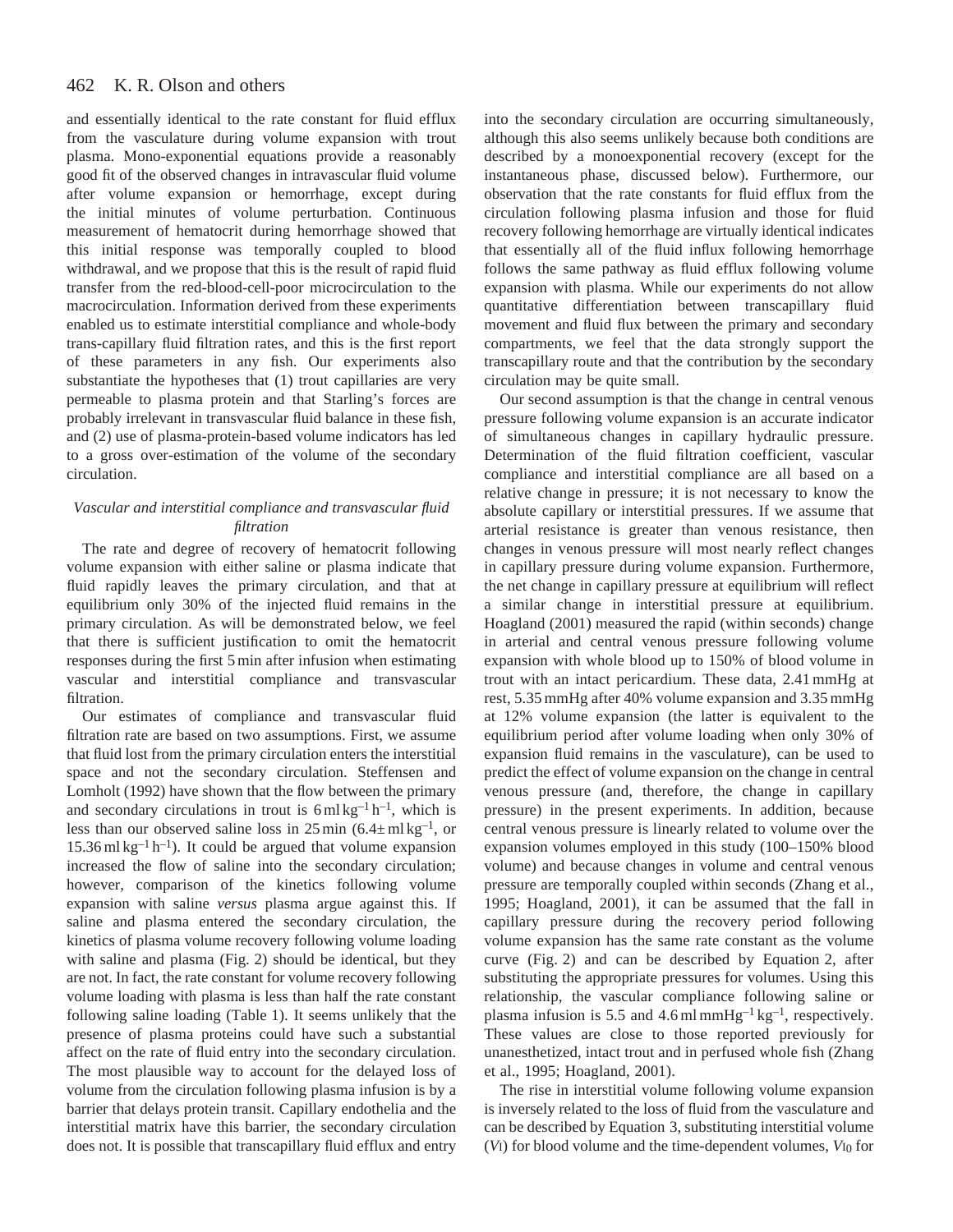pre-volume loading (control period), and *V*<sub>Iinc</sub> for the net gain in interstitial volume at equilibrium:

$$
V_{\rm It} = V_{\rm I0} + V_{\rm line} \cdot (1 - e^{-kt}). \tag{4}
$$

*V*I0 can be estimated by subtracting the initial plasma volume (Table 1) from the total extracellular fluid volume  $(287.1 \text{ ml kg}^{-1})$ ; D. C. Hambleton, T. M. Hoagland and K. R. Olson, unpublished observation), although its actual value is irrelevant when calculating compliance and can be omitted from the calculation. *V*<sub>Inc</sub> is the increase in interstitial volume, which is calculated from the volume of saline or plasma added to the fish minus the net increase in plasma volume between *t*0 and *t*eq.

The time course for the rise in interstitial fluid pressure as intravascular pressure falls can be estimated by substituting pressures for volumes in Equation 4 and by using the rate constants determined for volume distribution:

$$
P_{\rm It} = P_{\rm I0} + P_{\rm line} \cdot (1 - e^{-kt}). \tag{5}
$$

The increase in interstitial pressure after volume equilibration (*P*Iinc) can be estimated from the net change in capillary pressure (central venous pressure) between control (prior to volume loading; 2.41 mmHg) and after volume equilibration (3.35 mmHg), which is 0.94 mmHg. Because we are only interested in the relative change in pressure for a given change in volume, the initial interstitial pressure  $(P_{I0})$  is irrelevant and drops out of the equation. The change in interstitial volume (∆*V*I) over any period of time (*t*1 to *t*2) can obtained by solving Equation 4 for the two time periods and taking the difference. Similarly, the change in interstitial pressure (∆*V*I) over the same time interval can be obtained from the difference after solving Equation 5. Using these relationships, interstitial compliance (∆*V*I/∆*P*I) after saline or plasma infusion is 11.8 and 9.7 ml mmHg<sup>-1</sup> kg<sup>-1</sup>, respectively.

Because we used a dynamic analysis to determine vascular compliance with our time scale in minutes, the calculated vascular compliance is also equal to the transvascular fluid filtration coefficient. Thus for saline infusion, this coefficient is 5.5 ml mmHg<sup>-1</sup> kg<sup>-1</sup> min<sup>-1</sup>, and for plasma infusion it is  $4.6$  ml mmHg<sup>-1</sup> kg<sup>-1</sup> min<sup>-1</sup>. To our knowledge, this is the first estimate of the transvascular fluid filtration coefficient in an intact fish.

Although the information is quite limited (we are unaware of filtration coefficients in reptiles and birds), there appears to be a phylogenetic trend toward lower interstitial compliance and lower transvascular filtration rates in the higher vertebrates. Using a method essentially identical to ours, Tanaka (1979) found that interstitial compliance in the dog was  $5.9 \text{ ml mmHg}^{-1}$  kg<sup>-1</sup>, nearly half our value for the trout. Aukland and Reed (1993) summarized more recent compliance measurements in mammals obtained through a variety of methods and in general these values were approximately onethird of those in trout. Our estimate of the transvascular fluid filtration coefficient in trout is only 50% higher than that reported by Hancock et al. (2000) for two anurans, *Bufo marinus* (3.6 ml mmHg–1 kg–1min–1) and *Rana catesbeiana*  $(3.2 \text{ ml mmHg}^{-1}\text{kg}^{-1}\text{min}^{-1})$ , whereas it is five times greater than that found by the same authors for the rat  $(1.0 \text{ ml mmHg}^{-1}\text{ kg}^{-1}\text{ min}^{-1})$  and 15 times greater than that reported in the dog  $(0.3 \text{ ml mmHg}^{-1}\text{ kg}^{-1}\text{ min}^{-1})$  by Tanaka (1979).

It is tempting to speculate that the reduction in transvascular filtration coefficient and interstitial compliance in mammals was necessitated by elevated intravascular pressures, the latter attendant with adopting a terrestrial lifestyle. It may also help explain why mammals are less readily able to mobilize extravascular fluid after constant-volume or constant-pressure hemorrhage than trout (Duff and Olson, 1989). However, birds are paradoxical. They have arterial blood pressures in the mammalian range, yet respond like trout in their ability to mobilize fluid following hemorrhage (Djojosugito et al., 1968; Kovach et al., 1969; Ploucha and Fink, 1986). Clearly, it is necessary to examine these parameters in other vertebrates, especially birds and fish with high blood pressure, such as tunas (Brill and Bushnell, 2001).

Theoretically, we could have also calculated compliance and filtration coefficients from the hemorrhage studies. We did not do this because the trout vascular capacitance curve becomes non-linear as blood volume is lowered below resting levels (Zhang et al., 1995; Olson et al., 1997; Hoagland 2001), and it becomes difficult to estimate dynamic changes in venous pressure.

### *Rapid hematocrit responses and the role of the microcirculation*

A mono-exponential curve quite accurately fits the experimental data following either volume expansion (Fig. 2), or hemorrhage (Fig. 3), except for the first 5 min after volume perturbation. Within this 5 min period, the curve appears to overestimate plasma volume (it predicted that hematocrit should have fallen to a lower level) after volume expansion and under-estimate volume (it predicted that hematocrit should have been higher) after hemorrhage. By continually measuring hematocrit during hemorrhage (Fig. 4) it became apparent that the initial decrease in hematocrit was nearly instantaneously coupled to the reduction in blood volume. There are three possible explanations for these observations: (1) transvascular fluid flux is unusually high during volume perturbation; (2) plasma is skimmed off, or returned from, the secondary circulation during expansion or hemorrhage; (3) plasma is stored in, or mobilized from, an intravascular compartment. We feel that the third explanation is the most plausible.

It seems unlikely that a transient increase in transvascular fluid flux could account for the observed changes. First, it would have to be triggered by both volume expansion and depletion. Second, it would have to be turned on and off within seconds of the start and end of addition or removal of fluid. Third, once turned off, it would have to remain off, even though part of the original volume perturbation remains. Fourth, the process would require an unrealistically high capillary permeability.

The secondary circulation could be a site of plasma storage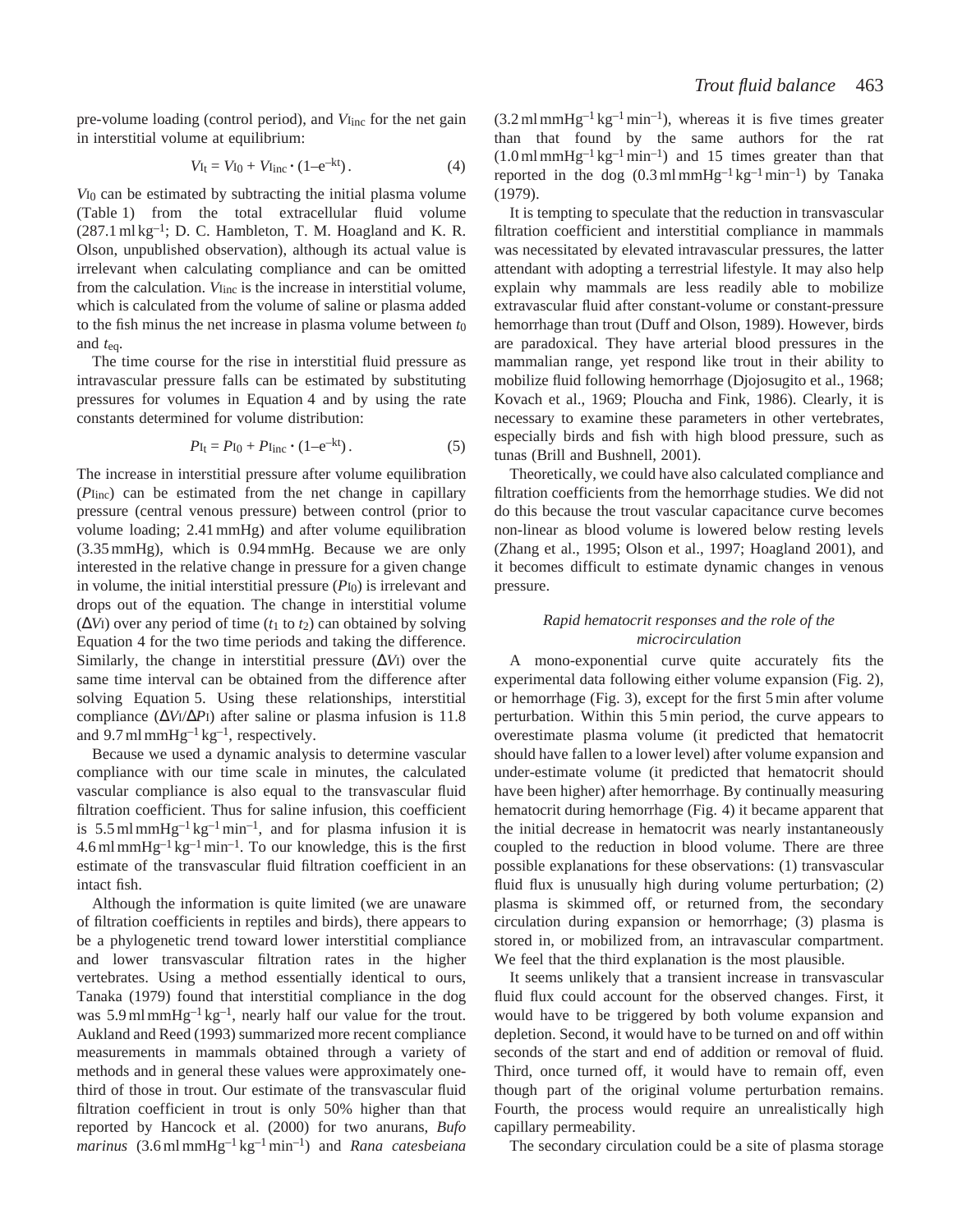#### 464 K. R. Olson and others

or mobilization. The narrow-bore vessels that form the entrance into the secondary circulation restrict red blood cell access (Steffensen and Lomholt, 1992; Olson, 1996), thus forming a low-hematocrit vascular reserve that could conceivably inflate or deflate with concomitant pressure changes in the primary circulation. However, it would seem that a vasculature as capacious as the secondary circulation is reported to be (Steffensen and Lomholt, 1992) would be able to provide all the post-hemorrhage fluid without need of capillary resorption, and that it would continue to serve as a fluid depot or reserve as along as fluid imbalance remained in the primary circulation. As described above, the distinctly different kinetics observed after volume expansion with saline compared to plasma indicate that this is apparently not the case.

Plasma storage or mobilization from an intravascular compartment (whose hematocrit is lower than systemic hematocrit) in response to volume expansion or depletion, respectively, appears to be the most likely scenario, and it has a precedent in mammalian studies. It is well known that in mammals the hematocrit in capillary-size vessels is considerably less than that in large vessels (Johnson, 1971), and that the ratio of the hematocrit in the whole cardiovascular system to hematocrit in large systemic vessels (Hct<sub>w</sub>/Hct<sub>sys</sub>), also called the  $F_{cell}$  ratio, is approximately 0.9 (Albert, 1971). In a recent review, Lee (2000) defined the mammalian microcirculation as all vessels with a diameter smaller than  $250 \,\mu m$ , i.e. arterioles, capillaries and venules. Lee  $(2000)$ proposed that this microcirculation contains 40–50% of the total blood volume and collectively contributes to the low  $F_{cell}$ ratio. Because the microcirculation is compliant, when blood is withdrawn from the macrocirculation of an intact animal, there is a nearly simultaneous shift of blood from the microcirculation into the macrocirculation (Lee, 2000). The amount of fluid mobilized from the microcirculation depends on the relative compliance, volume and pressure drop in both the microcirculation and macrocirculation; however, because of the lower hematocrit in the microcirculation, the outcome is always the same, large-vessel hematocrit falls. Lee described the relationship between these parameters and the volume of the microcirculation ( $V_{\text{mic}}$ ) and total blood volume ( $V_{\text{total}}$ ) as:

$$
F_{\text{cell}} = 1 - [1 - (\text{Hct}_{\text{mic}}/\text{Hct}_{\text{sys}}) \times (V_{\text{mic}}/V_{\text{total}})].
$$
 (6)

Thus if one knows the  $F_{cell}$  ratio, Hct<sub>sys</sub> and  $V_{total}$ , then microcirculatory hematocrit (Hctmic) and *V*mic can be estimated.

The *F*cell ratio in fish has not been accurately measured, but it appears to be 0.8 or less, which is lower than that reported in mammals (Olson, 1992). Many estimates in fish are unreliable because they are compromised by methodological problems, especially those that use albumins as plasma volume indicators. For example, the  $F_{cell}$  ratio falls from 0.63 to 0.39 between 4 and 16 h after injection of radio-labeled albumin into trout (Bushnell et al., 1998). Failure to account for splenic sequestration of tagged red blood cells can also be problematic (Duff et al., 1987). Probably the best estimate can be derived from the report by Duff and Olson (1989), in which labeled



Fig. 5. Relationship between ratios for microcirculation volume (*V*mic) *versus* total blood volume (*V*total) and microcirculation hematocrit (Hct<sub>mic</sub>) *versus* large-vessel systemic hematocrit (Hct<sub>sys</sub>) for *F*cell ratios of 0.85, 0.8 and 0.75. If *V*mic is 40% of *V*total and the trout  $F_{cell}$  ratio is 0.8, then Hct<sub>mic</sub> will be half of that in large vessels.

red cell and albumin spaces were determined within 30 min after injecting the indicators. This is long enough for mixing, yet short enough to minimize albumin extravasation. The  $F_{cell}$ calculated from this study (Duff and Olson, 1989) is 0.8.

In Fig. 5, the relationship between  $Hct_{\text{mic}}/Hct_{\text{sys}}$  and  $V_{\text{mic}}/V_{\text{total}}$  is calculated from Equation 6 for  $F_{\text{cell}}$  ratios of 0.75, 0.8 and 0.85. With an  $F_{cell}$  ratio of 0.8, it is evident that the volume of the microcirculation must be at least 20% of the total blood volume because Hct<sub>mic</sub>/Hct<sub>sys</sub> cannot fall below zero. Similarly, Hct<sub>mic</sub> cannot exceed 80% of Hct<sub>sys</sub> because  $V_{\text{mic}}$ cannot be greater than *V*<sub>total</sub>. Realistically, both Hct<sub>mic</sub> and *V*<sub>mic</sub> are probably mid-way between these extremes, i.e. 40–50% of Hct<sub>sys</sub> and  $V_{total}$ . If fish  $F_{cell}$  ratios turn out to be lower than 0.8, which seems quite possible, then either  $Hct<sub>mic</sub>$  will be lower and/or  $V_{\text{mic}}$  will be proportionally greater than the above estimates.

Equation 6 also has implications for the volume of fluid transferred from the microcirculation to the macrocirculation. Our estimate of the volume transferred from the microcirculation after 35% hemorrhage  $(4.7 \text{ ml kg}^{-1})$ ; Table 3) was based on the assumption that the hematocrit of the fluid transferred from the microcirculation was zero, which is highly unlikely. From the relationship between the pre-hemorrhage (Hct<sub>pre</sub>) and post-hemorrhage (Hct<sub>post</sub>) systemic hematocrits (Table 3) and estimated pre-hemorrhage systemic red cell (RCSpre) and plasma (PSpre) spaces (assuming total blood volume is  $35 \text{ ml kg}^{-1}$ , and the post-hemorrhage contribution of red cells  $(RCS<sub>mic</sub>)$  and plasma  $(PS<sub>mic</sub>)$  from the microcirculation to the macrocirculation, shown in Equation 7:

$$
Hct_{pre} - Hct_{post} = RCS_{pre} / (RCS_{pre} + PS_{pre}) -
$$
  

$$
(RCS_{pre} + RCS_{mic}) / (RCS_{pre} + RCS_{mic} + PS_{pre} + PS_{mic}),
$$
  
(7)

we can solve for the relationship between red cell space  $(RCS<sub>mic</sub>)$  and plasma space  $(PS<sub>mic</sub>)$  transferred from the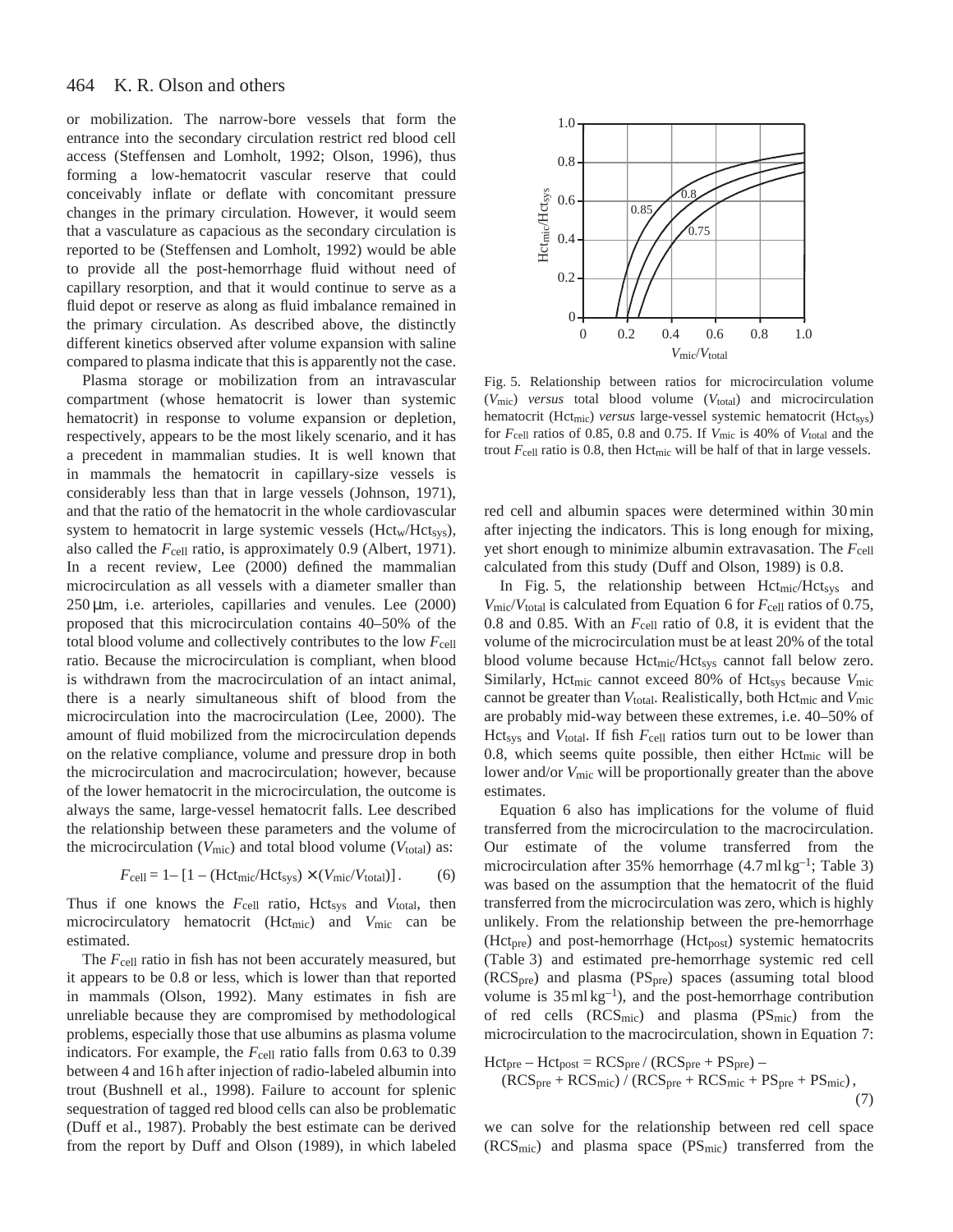

Fig. 6. Predicted relationship between microcirculatory hematocrit and the volume that must be transferred from the microcirculation in order to produce the change in hematocrit observed after 35% hemorrhage (Table 3). If microcirculatory hematocrit was 10, then over  $7 \text{ ml kg}^{-1}$  would be instantaneously transferred into the macrocirculation in order to produce the observed systemic hematocrit of 23.8 (see Table 3).

microcirculation to the systemic circulation during hemorrhage. After substituting the known physiological values into Equation 7, we obtain the relationship:  $RCS<sub>mic</sub>=0.31\times PS<sub>mic</sub>-1.31$ . Solving for  $RCS<sub>mic</sub>$  over a range of PSmic allows us to determine the relationship between the volume transferred from the microcirculation to the macrocirculation (RCS<sub>mic</sub>+PS<sub>mic</sub>) and microcirculatory hematocrit  $[RCS_{\text{mic}}/(RCS_{\text{mic}}+PS_{\text{mic}})]$  for any  $(PS_{\text{mic}})$ , as shown in Fig. 6.

It is evident from Fig. 6 that if  $Hct<sub>mic</sub>$  exceeds 20, then the volume recruited from the microcirculation approaches the total blood volume, which is impossible. If we assume that 40–50%

of the blood volume is in the microcirculation, as it is in mammals (Lee, 2000), and if all of it  $(14–17.5 \,\text{m})$  was transferred to the macrocirculation, then with a macrocirculatory hematocrit of 28, Hct<sub>mic</sub> could not exceed 16–18. It is unrealistic to assume that the entire microcirculatory volume would be transferred to the macrocirculation, but these calculations put an upper limit on Hct<sub>mic</sub>. It is also evident from Fig. 6 that as Hct<sub>mic</sub> falls below approx. 14 (half that of the macrocirculation), there is less of an effect of Hct<sub>mic</sub> on the volume transferred from the microcirculation.

Within the limits of  $Hct_{\text{mic}}$  (between 0 and 16), we can use Figs 5 and 6 to predict the magnitude of rapid fluid transfer from the microcirculation to the macrocirculation during hemorrhage of 35% of the blood volume, and this is summarized in Table 4. As Hctmic increases, the predicted *V*mic and the volume that is transferred from the microcirculation into the macrocirculation during hemorrhage increases. A modest decrease in the  $F_{cell}$  from 0.8 to 0.75 increases  $V_{\text{mic}}$  by 25% and lessens the impact of hemorrhage on *V*mic, although it is clear that at least half, and more likely two-thirds, of the volume of *V*mic is transferred to the macrocirculation, irrespective of Hct<sub>mic</sub> or  $F_{cell}$ . The actual Hct<sub>mic</sub> in fish is unknown. If we assume it is between 8 and 12, which seems reasonable based on mammalian studies (Johnson, 1971), then between half and two-thirds of the volume lost from the macrocirculation during 35% hemorrhage can be nearly instantaneously replaced by elastic recoil of the microcirculation. This is of obvious benefit in maintaining central venous pressure and it provides a safety factor until volume can be restored from the interstitium.

## *Capillary permeability to protein and the significance of Starling's forces in trout*

We previously hypothesized that trout capillaries are quite

|          | Volume<br>$Hct_{mic}$<br>transferred | % Volume<br>recovered | $F_{\text{cell}}=0.8$ |                              | $F_{\text{cell}}=0.75$ |                              |
|----------|--------------------------------------|-----------------------|-----------------------|------------------------------|------------------------|------------------------------|
|          |                                      |                       | $V_{\rm mic}$         | $%$ of $Vmic$<br>transferred | $V_{\rm mic}$          | $%$ of $Vmic$<br>transferred |
| $\Omega$ | 4.2                                  | 34                    | 7.0                   | 60                           | 8.8                    | 48                           |
| ◠        | 4.6                                  | 38                    | 7.4                   | 63                           | 9.5                    | 49                           |
|          | 5.1                                  | 42                    | 8.1                   | 63                           | 10.2                   | 50                           |
| 6        | 5.6                                  | 46                    | 8.8                   | 64                           | 10.9                   | 52                           |
| 8        | 6.4                                  | 52                    | 9.8                   | 65                           | 12.3                   | 52                           |
| 10       | 7.3                                  | 60                    | 10.9                  | 67                           | 13.7                   | 53                           |
| 12       | 8.5                                  | 69                    | 12.3                  | 70                           | 15.4                   | 55                           |
| 14       | 10.3                                 | 84                    | 14                    | 73                           | 17.5                   | 59                           |
| 16       | 13                                   | 106                   | 16.1                  | 80                           | 20.3                   | 64                           |

Table 4. *Predicted effects of microcirculatory hematocrit (Hctmic) on rapid fluid movement from the microcirculation to the macrocirculation during hemorrhage of 35% of the blood volume*

All volumes are ml  $kg^{-1}$ .

Volume transferred, volume moved from microcirculation to macrocirculation (from Fig. 6).

% volume recovered, volume transferred divided by hemorrhage volume (12.3 ml kg<sup>-1</sup>) $\times$ 100%.

% of *V*mic transferred, volume transferred divided by *V*mic×100%.

*V*<sub>mic</sub>, estimated volume of microcirculation based on Hct<sub>mic</sub> and *F*<sub>cell</sub> (from Fig. 5).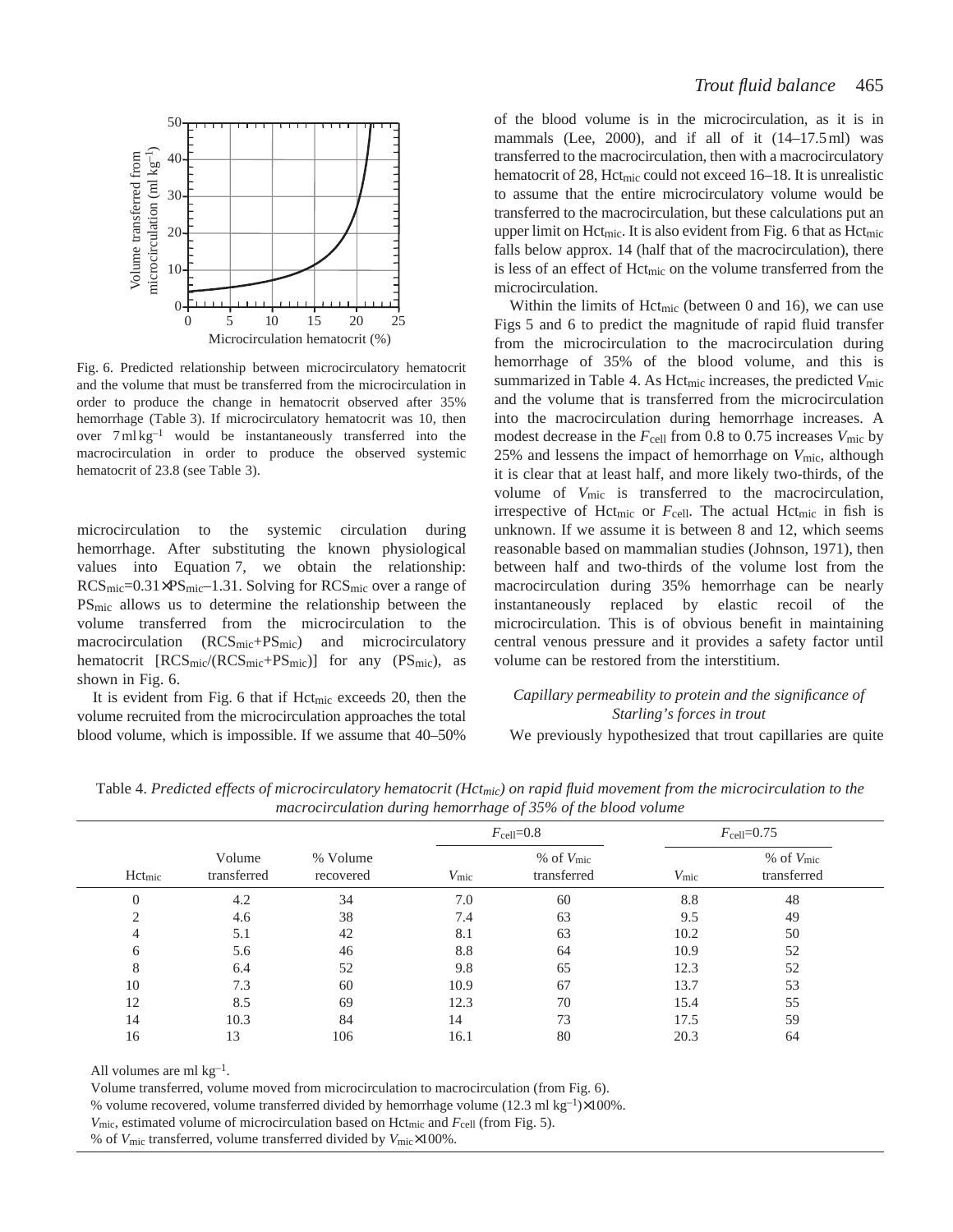permeable to plasma protein based on the distribution volumes and kinetics of labeled albumin and the appearance of labeled albumin in tissues that do not appear to have a secondary circulation (Duff and Olson, 1989; Olson, 1992; Bushnell et al., 1998). The present experiments offer a novel methodological route to the same conclusion.

Three pieces of evidence support our conclusion that plasma proteins readily cross trout capillaries. (1) Volume recovery after volume expansion with plasma is rapid, equivalent to 4.5% of the plasma volume  $min^{-1}$ . By comparison, plasma protein turnover in mammals is approx.  $2\%$  h<sup>-1</sup> (Aukland and Reed, 1993); this is less than one-hundredth of the rate we observed in trout. (2) In less than 90 min the volume lost from the circulation is the same, irrespective of whether the trout were volume-expanded with saline or plasma. If trout capillaries were an effective protein barrier, then after volume expansion with plasma, the amount of intravascular protein would increase as water was hydraulically driven across the capillaries. The resultant increase in plasma oncotic pressure would cause retention of fluid in the vasculature compartment, and at equilibrium the plasma volume after plasma injection would be greater than plasma volume after saline injection. Clearly this is not the case. Because volume recovery after plasma loading is somewhat slower than recovery after saline loading, it appears that the capillaries do indeed slow the rate of fluid extravasation, albeit minimally. This is unlike the situation in the rat skin and muscle where albumin and volume flux are not coupled (Renkin et al., 1988) and volume expansion (equal to the total blood volume) with lactated Ringer does not affect the rate of blood–tissue albumin transport in intact rats (Renkin et al., 1989). (The fact that saline does not isovolumetrically replace whole blood, and neither does plasma, should also be kept in mind during experiments requiring serial blood samples and fluid replenishment.) (3) The similarity between the kinetics of volume expansion with plasma and hemorrhage indicate that similar processes, i.e. movement of fluid and protein, are involved both situations. Furthermore, because the rates are the same, it is likely that the same amount of protein is being translocated in each experiment. This implies that the interstitial protein concentration is very close to that in the plasma and that whole-body reflection coefficients in trout may approach 0, even though the vessels in certain tissues, especially gill and brain, may be relatively proteinimpermeable (Bushnell et al., 1998).

Note that when 125I-albumin is injected into normovolemic trout, the rate of albumin efflux from the vasculature is considerably slower (Bushnell et al., 1998) than the apparent rate of plasma protein efflux observed when trout were volume-expanded with trout plasma in the present experiments. It seems likely that in the experiments by Bushnell et al. (1998), protein extravasation was diffusionlimited, whereas in the present experiments the convective transport of protein predominated. This is different from mammalian vessels where transcapillary flux of albumin is not coupled to solvent flow (Renkin et al., 1988).

The authors wish to express their gratitude to Dr S. S. Hillman for numerous helpful suggestions, to Dr R. E. Kingsley for assistance and advice in constructing the flow cell and to K. A. Brakora for technical assistance. Supported in part by NSF Grant No. IBN 9723306.

### **References**

- **Albert, S. N.** (1971). *Blood Volume and Extracellular Fluid Volume.* 273p. Springfield: Charles C. Thomas.
- **Aukland, K. and Reed, R. K.** (1993). Interstitial-lymphatic mechanisms in the control of extracellular fluid volume. *Physiol. Rev.* **73**, 1-78.
- Brill, R. W. and Bushnell, P. G. (2002). Cardiovascular system of tunas. In *Fish Physiology* Vol. 19, *Tuna Physiology, Ecology and Evolution* (ed. B. A. Block and E. D. Stevens), pp. 79-120. San Diego: Academic Press, Inc.
- **Bushnell, P. G., Conklin, D. J., Duff, D. W. and Olson, K. R.** (1998). Tissue and whole-body extracellular, red blood cell, and albumin spaces in the rainbow trout as a function of time: a reappraisal of the volume of the secondary circulation. *J. Exp. Biol.* **201**, 1381-1391.
- **Conlon, J. M.** (1999). Bradykinin and its receptors in non-mammalian vertebrates. *Regul. Pept.* **79**, 71-91.
- **Djojosugito, M., Folkow, B. and Kovach, G. B.** (1968). The mechanism behind the rapid blood volume restoration after hemorrhage in birds. *Acta. Physiol. Scand.* **74**, 114-122.
- **Duff, D. W., Fitzgerald, D., Kullman, D., Lipke, D. W., Ward, J. and Olson, K. R.** (1987). Blood volume and red cell space in tissues of the rainbow trout, *Salmo gairdneri*. *Comp. Biochem. Physiol.* **87A**, 393-398.
- **Duff, D. W. and Olson, K. R.** (1989). Response of rainbow trout to constantpressure and constant-volume hemorrhage. *Am. J. Physiol. Regul. Integr. Comp. Physiol.* **257**, R1307-R1314.
- **Farrell, A. P. and Jones, D. R.** (1992). The heart. In *Fish Physiology* Vol. XII, Part A. *The Cardiovascular System* (ed. W. S. Hoar, D. J. Randall, and A. P. Farrell), pp. 1-73. San Diego: Academic Press, Inc.
- Farrell, A. P. and Olson, K. R. (2000). Cardiac natriuretic peptides: a physiological lineage of cardioprotective hormones? *Physiol. Biochem. Zool.* **73**, 1-11.
- Hancock, T. V., Hoagland, T. M. and Hillman, S. S. (2000). Whole-body systemic transcapillary filtration rates, coefficients, and isogravimetric capillary pressures in *Bufo marinus* and *Rana catesbeiana*. *Physiol. Biochem. Zool.* **73**, 161-168.
- Hargens, A. R., Millard, R. W. and Johansen, K. (1974). High capillary permeability in fishes. *Comp. Biochem. Physiol.* **48A**, 675-680.
- **Hoagland, T. M.** (2001). Blood volume perturbations affect venous function and cardiovascular homeostasis in the rainbow trout (*Oncorhynchys mykiss*). 239p. PhD thesis, University of Notre Dame, Indiana, USA.
- **Hoagland, T. M., Weaver, L., Jr., Conlon, J. M., Wang, Y. and Olson, K. R.** (2000). Effects of endothelin-1 and homologous trout endothelin on cardiovascular function in rainbow trout. *Am. J. Physiol. Regul. Integr. Comp. Physiol.* **278**, R460-R468.
- **Johnson, P. C.** (1971). Red cell separation in the mesenteric capillary network. *Am. J. Physiol.* **221**, 105-111.
- **Kovach, A. G. B., Szasz, E. and Pilmayer, N.** (1969). Mortality of various avian and mammalian species following blood loss. *Physiol. Acad. Sci. Hung.* **35**, 109-116.
- **Lee, J.-S.** (2000). 1998 Distinguished lecture: biomechanics of the microcirculation, an integrative and therepeutic perspective. *Ann. Biomed. Eng.* **28**, 1-13.
- Loretz, C. A. and Pollina, C. (2000). Natriuretic peptides in fish physiology. *Comp. Biochem. Physiol.* **125A**, 169-187.
- **Nilsson, S.** (1984). Adrenergic control systems in fish. *Mar. Biol. Lett.* **5**, 127- 146.
- **Olson, K. R.** (1992). Blood and extracellular fluid volume regulation: role of the renin-angiotensin system, kallikrein-kinin system, and atrial natriuretic peptides. In *Fish Physiology* Vol. XII, Part B. *The Cardiovascular System* (ed. W. S. Hoar, D. J. Randall and A. P. Farrell), pp. 136-232. San Diego: Academic Press, Inc.
- **Olson, K. R.** (1996). The secondary circulation in fish: anatomical organization and physiological significance. *J. Exp. Zool.* **275**, 172-185.
- **Olson, K. R.** (1997). The cardiovascular system. In *The Physiology of Fishes* (ed. D. H. Evans), pp. 129-154. Boca Raton: CRC Press LLC.
- **Olson, K. R., Conklin, D. J., Farrell, A. P., Keen, J. E., Takei, Y., Weaver, L., Jr, Smith, M. P. and Zhang, Y.** (1997). Effects of natriuretic peptides